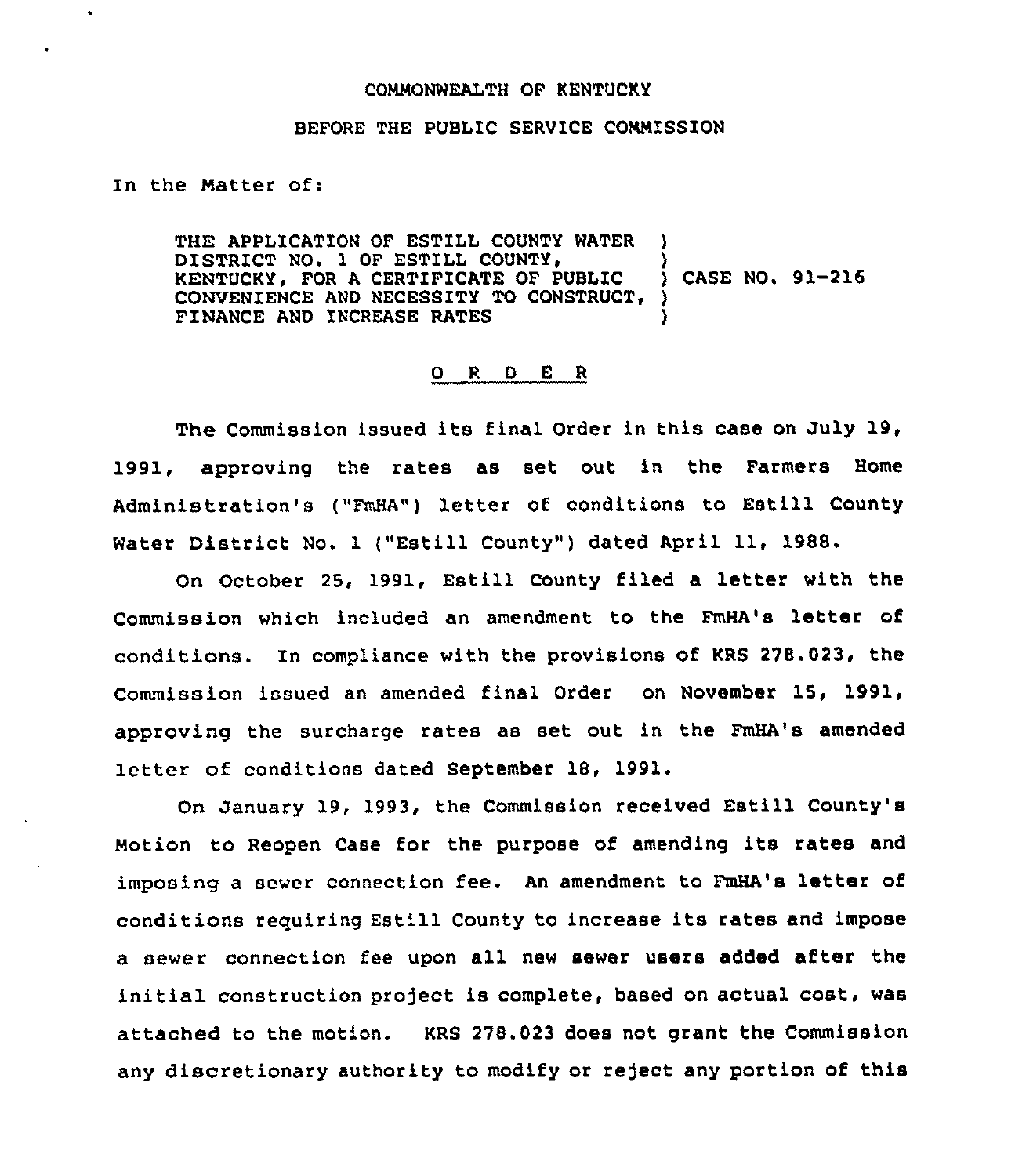agreement. In compliance with the provisions of KRS 278.023, the amended rates should be accepted as filed.

IT IS THEREFORE ORDERED that:

1. The rates in Appendix A, which is attached hereto and incorporated herein, are approved for services rendered by Estill County on and after the date of this Order.

2. The sewer connection fee shall be based on actual costs.

3. Within 30 days from the date of this Order, Estill County shall file its revised tariff sheet setting forth the charges approved herein.

Done at Frankfort, Kentucky, this 16th day of February, 1993.

PUBLIC SERVICE COMMISSION

Chairman Chairman /"

ATTEST:

Executive Director